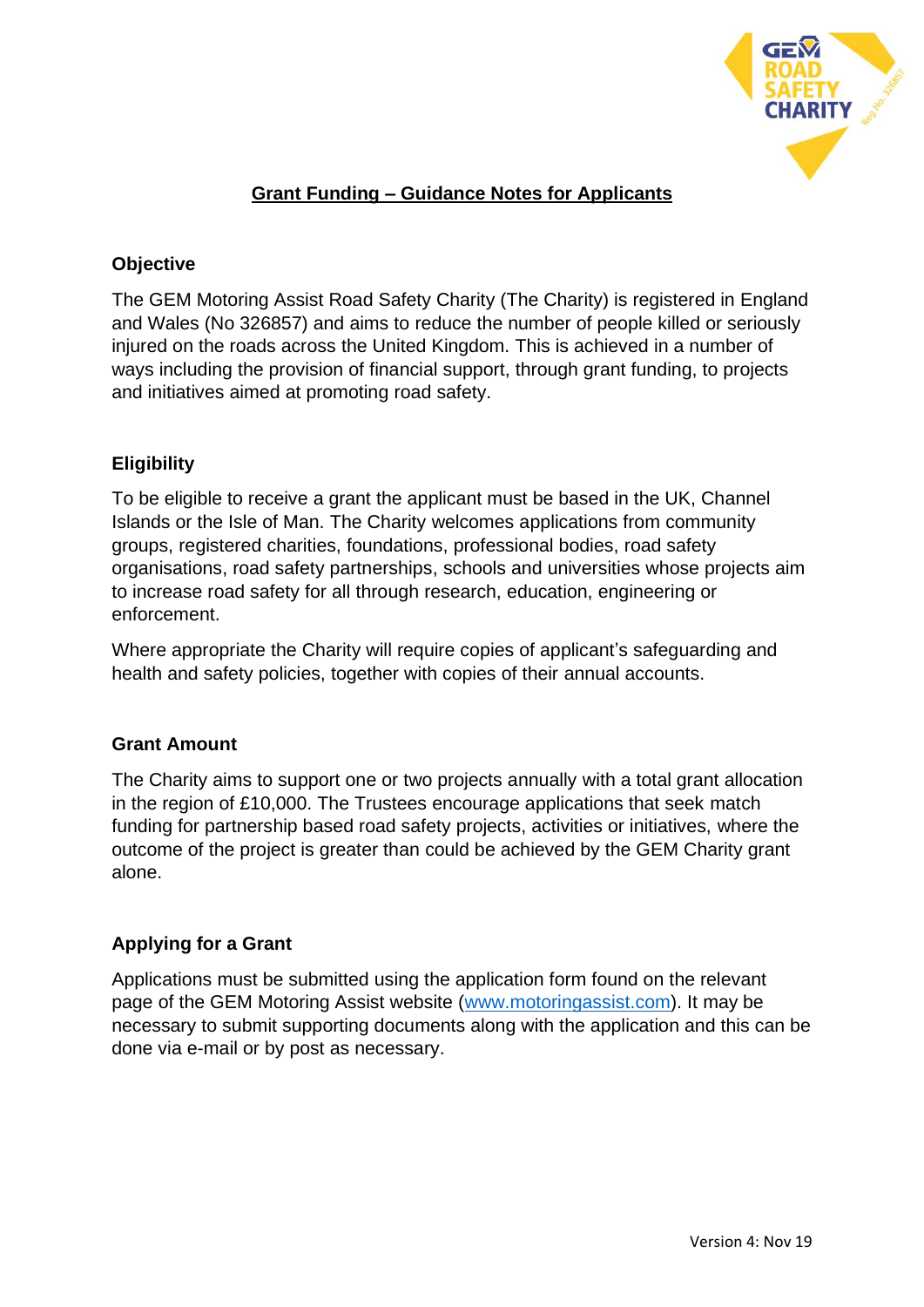# **Assessment Criteria**

All applications that meet the funding criteria will be assessed by the Board of Trustees in consultation with the GEM Executive Council. Applicants will be informed of the outcome of their application shortly after this meeting. The Trustees reserve the right to contact referees supplied by the applicant as necessary.

Grants will be awarded on merit to those applicants who meet the necessary criteria:

- Applications for grant funding must support the aims and objectives of the GEM Motoring Assist Road Safety Charity.
- Projects must demonstrate a road safety benefit to the wider community at a regional or national level (very localised projects will be considered but are less likely to be successful due to their limited impact/reach).
- Project applications must highlight a well-researched identified need and demonstrate a clear understanding of the road safety issue(s) to be addressed.
- Applications must contain clear aims and objectives and explain how these will be achieved.
- Applications should, where appropriate, include a project plan that outlines a timetable for the proposed project giving clear milestones and deadlines.
- Applications must include an appropriate assessment method and timetable for evaluation.
- There should be a clear breakdown of costs and a demonstration of value for money.
- Applications must demonstrate how the proposed project will be sustained over its lifetime and beyond.
- Where match funding is obtained applications must include which organisation is providing this and any contracts or agreements that exist with that organisation.
- Where the application is made to support research it must include a plan for publishing any results.
- All applications must show how the GEM Road Safety Charity will be acknowledged.

*We will not award grants to projects that do not demonstrate a road safety benefit to the wider community, are from a political party or are contrary to the relevant legislation regarding equal opportunities such as the Equality Act 2010.*